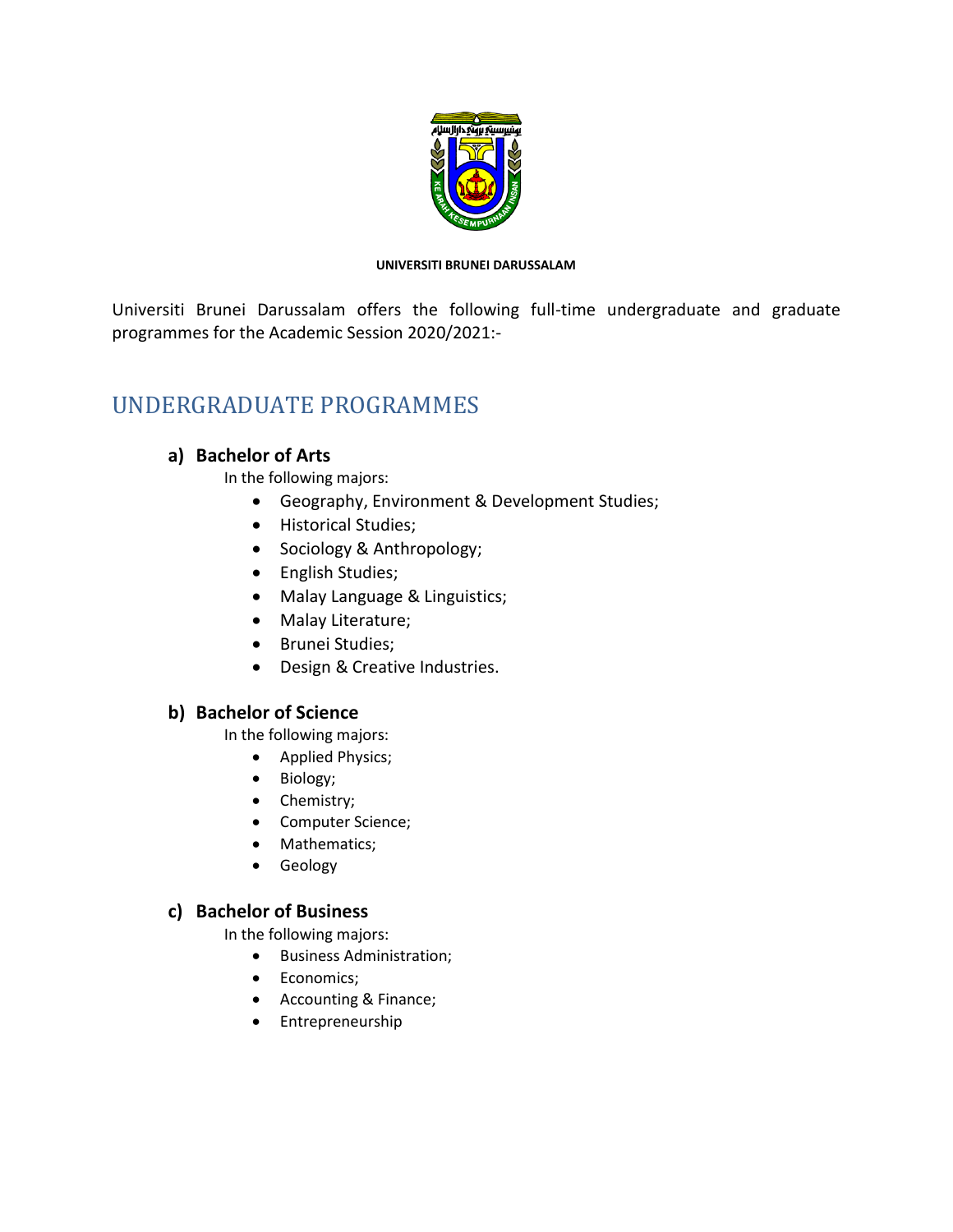### **d) Bachelor of Engineering**

In the following majors:

- Energy Systems Engineering;
- Information and Communication Systems Engineering;
- Manufacturing Systems Engineering

## **e) Bachelor of Health Science**

In the following majors:

- Biomedical Science;
- Pharmacy;
- Nursing/Midwifery

# Entry Requirements

## **General Requirement**

At least a Grade C6 in English Language at GCE 'O' Level Examination or a grade 'B' in IGCSE English (as a Second Language) or an IELTS score of 6.0 or a TOEFL minimum overall score of 550 or a pass in the UBD Bridging English Course or Band B2 in the UBD English Proficiency Test.

# **a) Bachelor of Arts**

### **'A' Level Qualification or its equivalent**

A minimum of 160 points for two (2) 'A' Level passes or 200 points for three (3) 'A' Level passes in relevant subjects

OR

International Baccalaureate Diploma or International Baccalaureate Certificate with a minimum score 24 points including a minimum of 5 points each, in at least two subjects taken at Higher Level, or 5, 4, 4 points for three subjects taken at Higher Level.

# **b) Bachelor of Science**

### **'A' Level Qualification or its equivalent**

A minimum of 160 points for two (2) 'A' Level passes or 200 points for three (3) 'A' Level passes in relevant subjects INCLUDING at least two in Biology, Mathematics, Chemistry, Physics, Computing and Geography, and **one of these subjects** must be at a minimum of Grade D

OR

At least 24 points in International Baccalaureate Diploma or Certificate, with a minimum of 5 points each in at least two Science subjects (Biology, Chemistry, Mathematics or Physics) taken at Higher Level.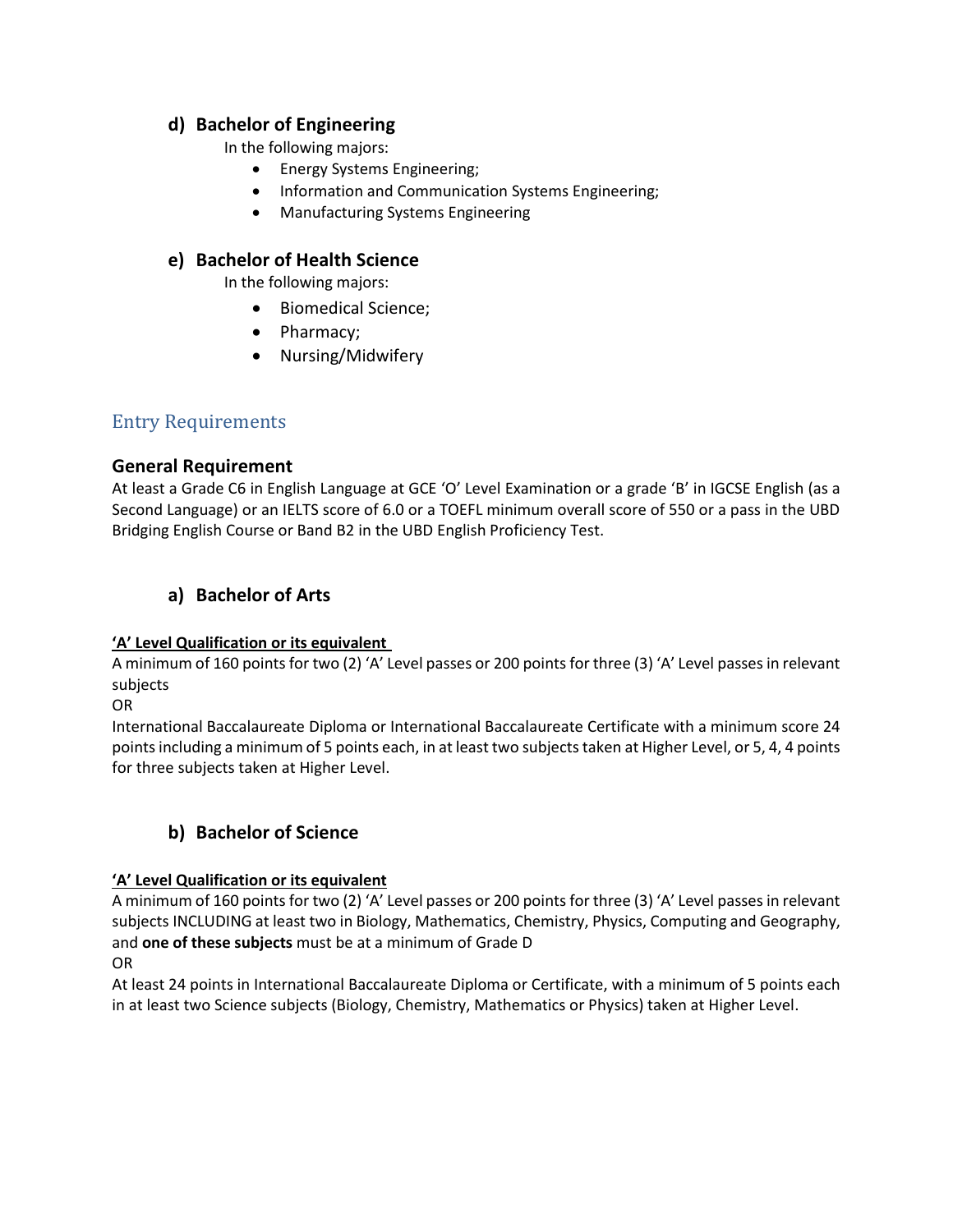# **c) Bachelor of Business**

### **'O' Level Qualification or equivalent**

At least a credit 6 in Mathematics

### **'A' Level Qualification or equivalent**

A minimum of 160 points for two (2) 'A' Level passes or 200 points for three (3) 'A' Level passes in relevant English-medium subjects

OR

International Baccalaureate Diploma or International Baccalaureate Certificate with a minimum score 24 points including a minimum of 5 points each, in at least two subjects (including Mathematics) taken at Higher Level, or 5, 5, 4 points for three subjects taken at Higher Level (including Mathematics).

# **d) Bachelor of Engineering**

### **'A' Level Qualification or its equivalent**

A minimum of 260 points for three (3) 'A' Level passes in relevant subjects INCLUDING Mathematics and either Physics or Chemistry

OR

At least 30 points with a minimum of 5 points in relevant subjects INCLUDING Mathematics and either Physics or Chemistry at Higher Level.

### **Interview**

Candidates fulfilling the entry requirements must pass an interview

## **e) Bachelor of Health Science**

### **For Biomedical Science:**

### **'A' Level Qualification or its equivalent**

A minimum of 240 points for three (3) 'A' Level passes in relevant subjects INCLUDING Biology, Chemistry, Mathematics or Physics with a minimum grade of C

OR

At least 30 points with a minimum of 5, 5, 5 in relevant subjects at the higher level.

(Accepted subjects will be assessed on a case-by-case basis)

### **For Pharmacy: 'A' Level Qualification or its equivalent**

A minimum of 300 points for three (3) 'A' Level passes in relevant subjects with a minimum of Grade B for Chemistry and a minimum of Grade C in at least two (2) other science subjects (Physics, Mathematics or Biology)

OR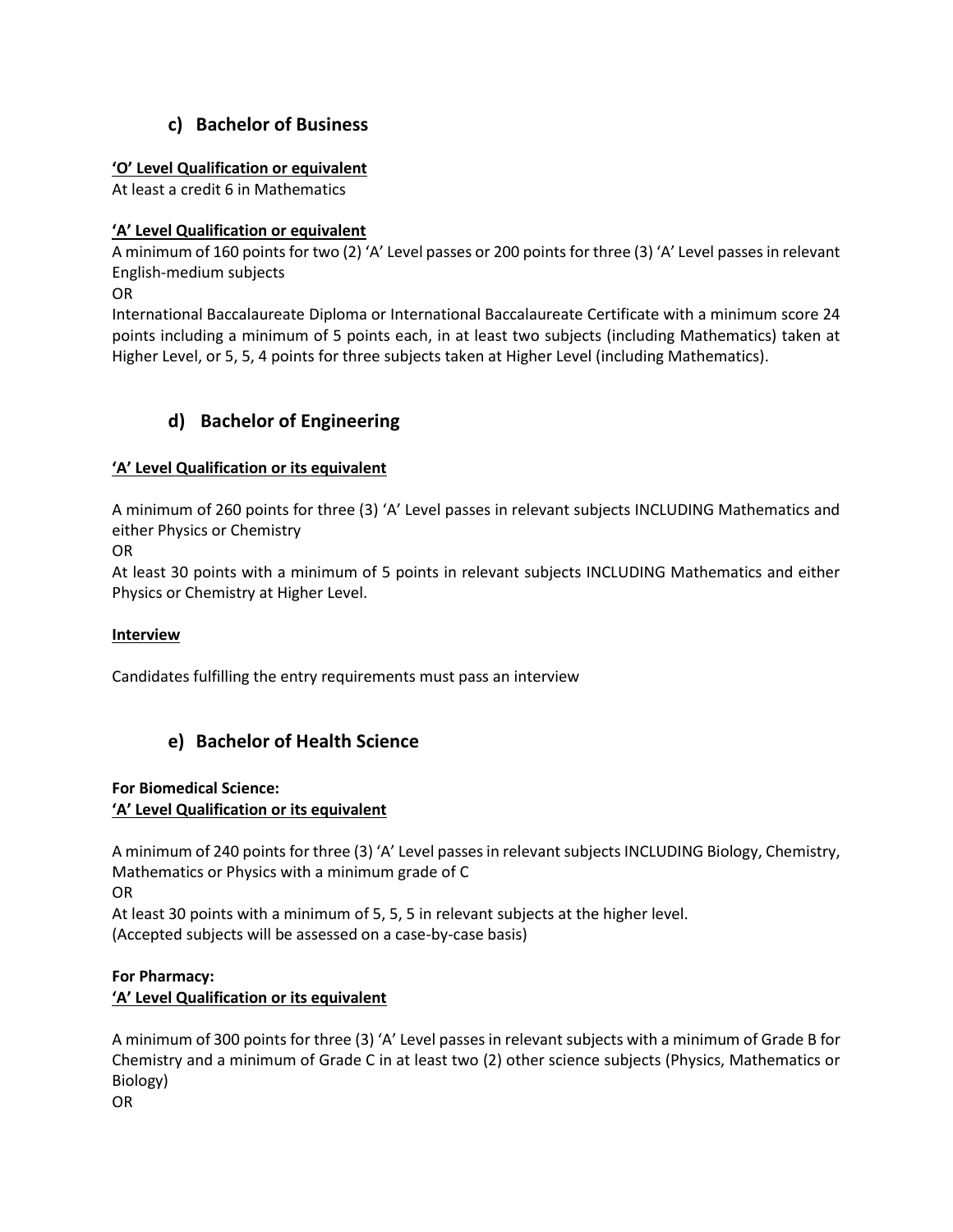At least 32 points with a minimum of 5, 5, 5 in relevant subjects at the higher level, with Chemistry as a mandatory subject. Two (2) other relevant subjects should be from Physics, Mathematics or Biology.

### **For Nursing/Midwifery: 'A' Level Qualification or its equivalent**

A minimum of 220 points for three (3) 'A' Level passes in relevant subjects INCLUDING Biology, Chemistry, Mathematics or Physics OR At least 26 points with a minimum of 5, 5, 4 in relevant subjects at the higher level. (Accepted subjects will be assessed on a case-by-case basis)

### **Interview**

Candidates fulfilling the entry requirements must pass the multiple mini-interview (MMI) covering the pre-requisite bio-science / pharmaceutical / health-care knowledge, attitudes, ethics and critical skills needed to join this programme.

## Duration of Study

The period of study will be for **8 semesters (4 years) full-time**.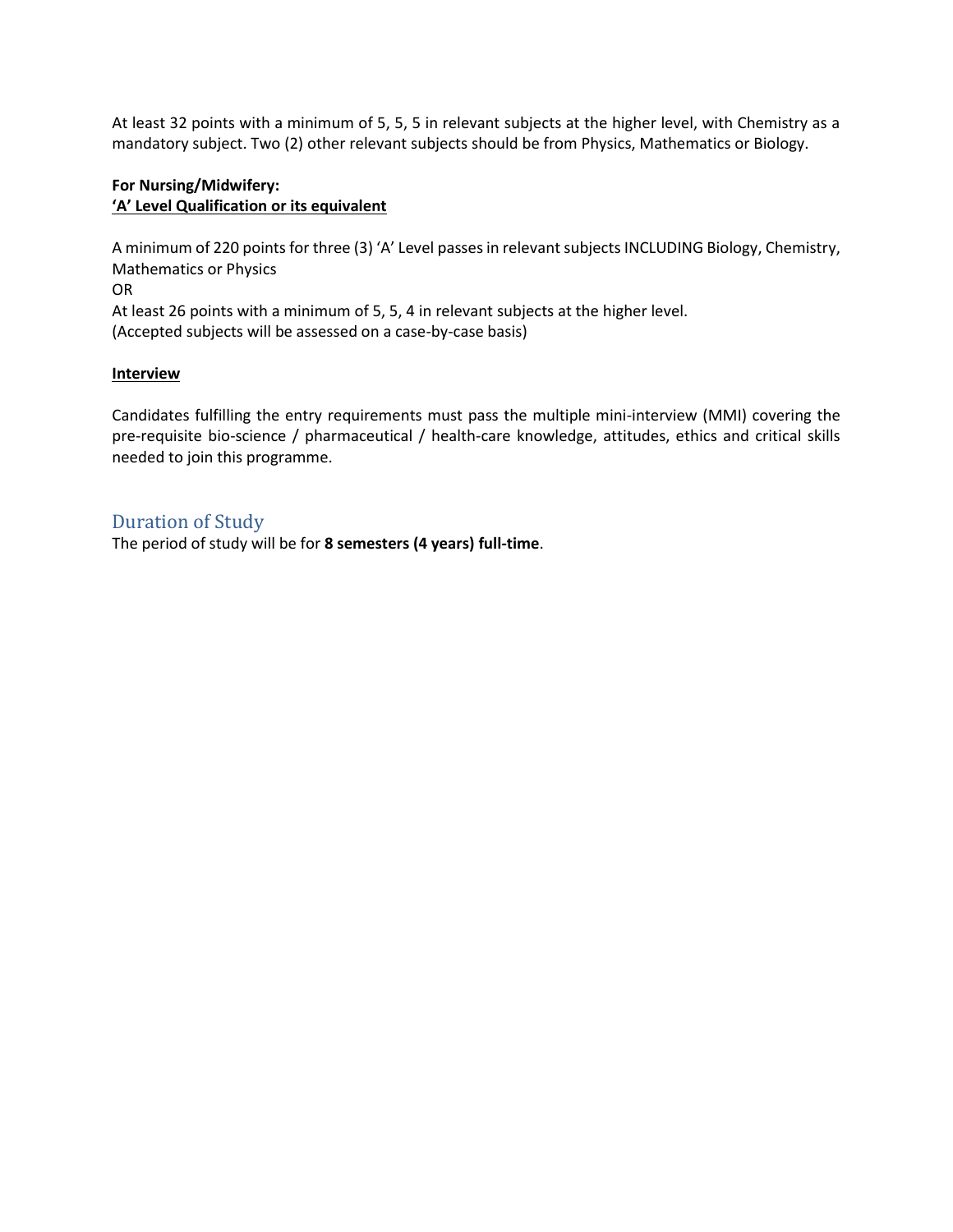# GRADUATE PROGRAMMES

# **a) Master by Coursework:**

### UBD School of Business & Economics

- Master of Business Administration
- Master of Management
- Master of Logistics
- Master of Applied Economics
- Master of Islamic Finance

### Pengiran Anak Puteri Rashidah Saadatul Bolkiah Institute of Health Science

■ Master of Public Health

### Sultan Hassanal Bolkiah Institute of Education

- Master of Teaching
- Master of Education
- Master in Counselling

### Faculty of Science

■ Master of Science in Petroleum Geosciences

## **b) Master by Research:**

## Faculty of Arts & Social Sciences

- Master of Arts in Anthropology
- Master of Arts in Art
- Master of Arts in English Literature
- Master of Arts in English Language and Linguistics
- Master of Arts in Environmental Studies
- Master of Arts in Geography
- Master of Arts in History
- Master of Arts in Malay Language and Linguistics
- Master of Arts in Malay Literature
- Master of Arts in Sociology
- Master of Arts in Professional Communication and the Media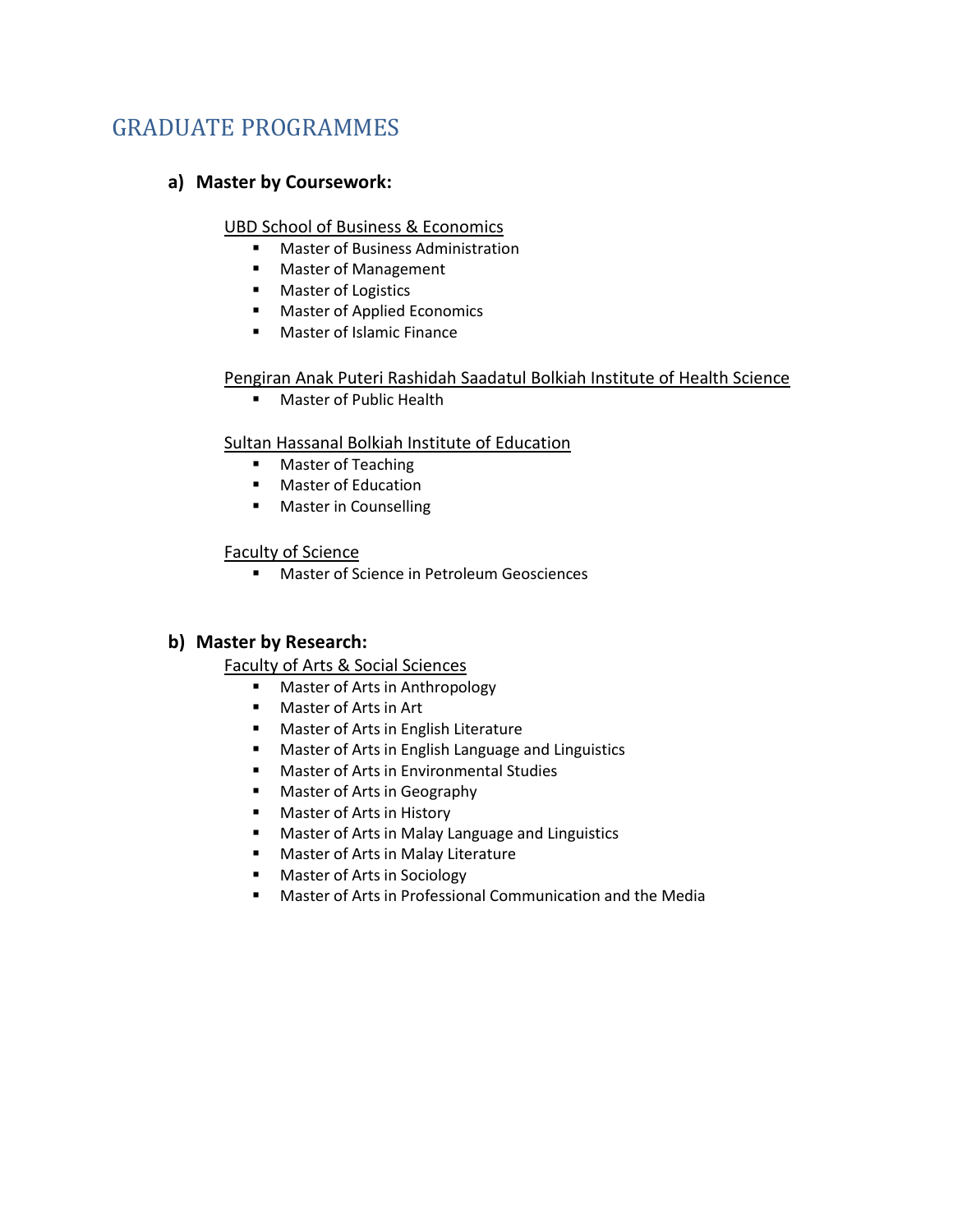### UBD School of Business & Economics

- **Master of Management**
- Master of Economics
- Master of Finance

### Faculty of Science

- Master of Science in Biodiversity
- Master of Science in Biology
- Master of Science in Biotechnology
- Master of Science in Chemistry
- Master of Science in Computer Science
- Master of Science in Mathematics
- Master of Science in Applied Physics
- Master of Science in Geosciences

### Pengiran Anak Puteri Rashidah Saadatul Bolkiah Institute of Health Science

- Master of Health Science in Biomedical Sciences
- Master of Health Science in Clinical Sciences
- Master of Health Science in Nursing
- Master of Health Science in Midwifery
- Master of Health Science in Public Health

### Academy of Brunei Studies

■ Master of Arts in Brunei Studies

### Sultan Hassanal Bolkiah Institute of Education

■ Master of Education

### Sultan Omar Ali Saifuddien Centre for Islamic Studies

■ Master of Arts in Islamic Civilisation and Contemporary Issues

### Faculty of Integrated Technologies

- Master of Engineering in Chemical Engineering
- Master of Engineering in Systems Engineering

### Centre for Advanced Materials and Energy Studies

- Master of Science in Energy Studies
- Master of Science in Material Science

### Institute of Policy Studies

■ Master of Islamic Governance

### Institute of Asian Studies

■ Master of Asian Studies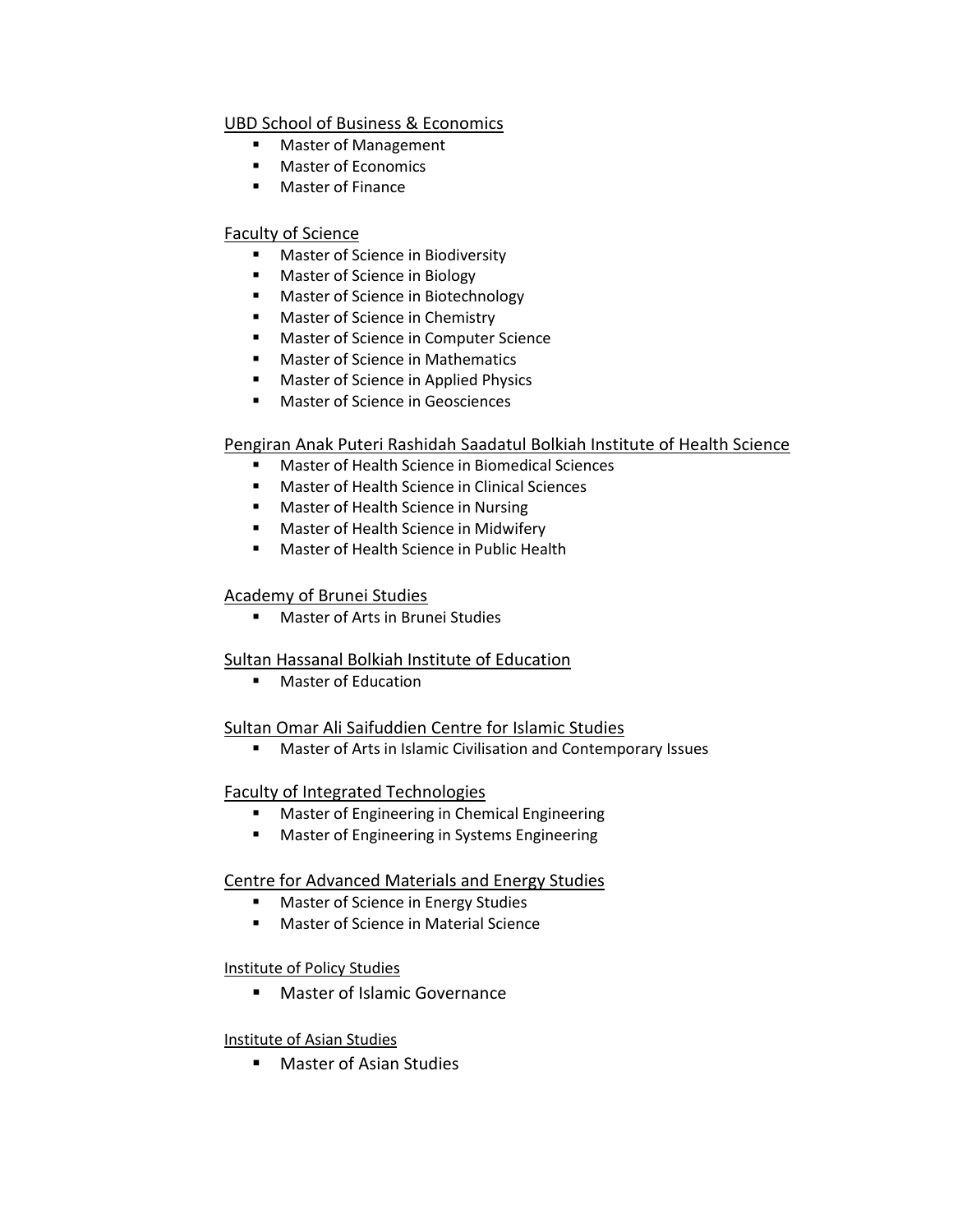# Entry Requirements

To be considered for admission, applicants must satisfy **the general entry requirements** and **specific entry requirements** as set for each programme.

### **General Entry Requirement**

- The minimum requirement for Master Degree Programmes is normally **a relevant Bachelor's Degree with Honours (Second Class and above) or its equivalent** from institutions recognised by the University Senate unless otherwise stated.
- Applicants who do not possess a Second Class Honours Degree may be considered, provided they have relevant working experience and possess other academic or professional qualifications deemed suitable and equivalent for the purpose of admission to the programme. *Please take note that other Specific Entry Requirements will be provided under the separate programmes.*
- Applicants must be able to demonstrate English language proficiency of **at least a Grade C6 in English Language at GCE 'O' Level Examinations or a grade 'B' in IGCSE English (as a Second Language) or an IELTS score of 6.0 or TOEFL minimum overall score of at least 550**.
- For application for Research Degree programmes, the applicant **must attach a proposal for research in the online application**. The research proposal is generally expected to include the following topics: proposed title; rationale; aims and methodology; literature review; preliminary bibliography; provisional timetable; provisional table of contents, and an indication of any special requirements for the study.

## Duration of study

• **Master by Coursework**

The period of study will be **twelve (12) months full-time or eighteen (18) months full-time depending on the programme.**

• **Master by Research** The period of study will be **twenty-four (24) months full-time.**

# Universiti Brunei Darussalam Online Application

• **In addition to the Brunei Darussalam Government Scholarship application form (hard copy)**, candidates applying to UBD are also required to complete the **UBD Online Admissions Application** (OASys) at this link [\(https://apply.ubd.edu.bn/orbeon/uis-welcome/\)](https://apply.ubd.edu.bn/orbeon/uis-welcome/). You will be required to upload softcopies of your relevant academic documents onto your online application.